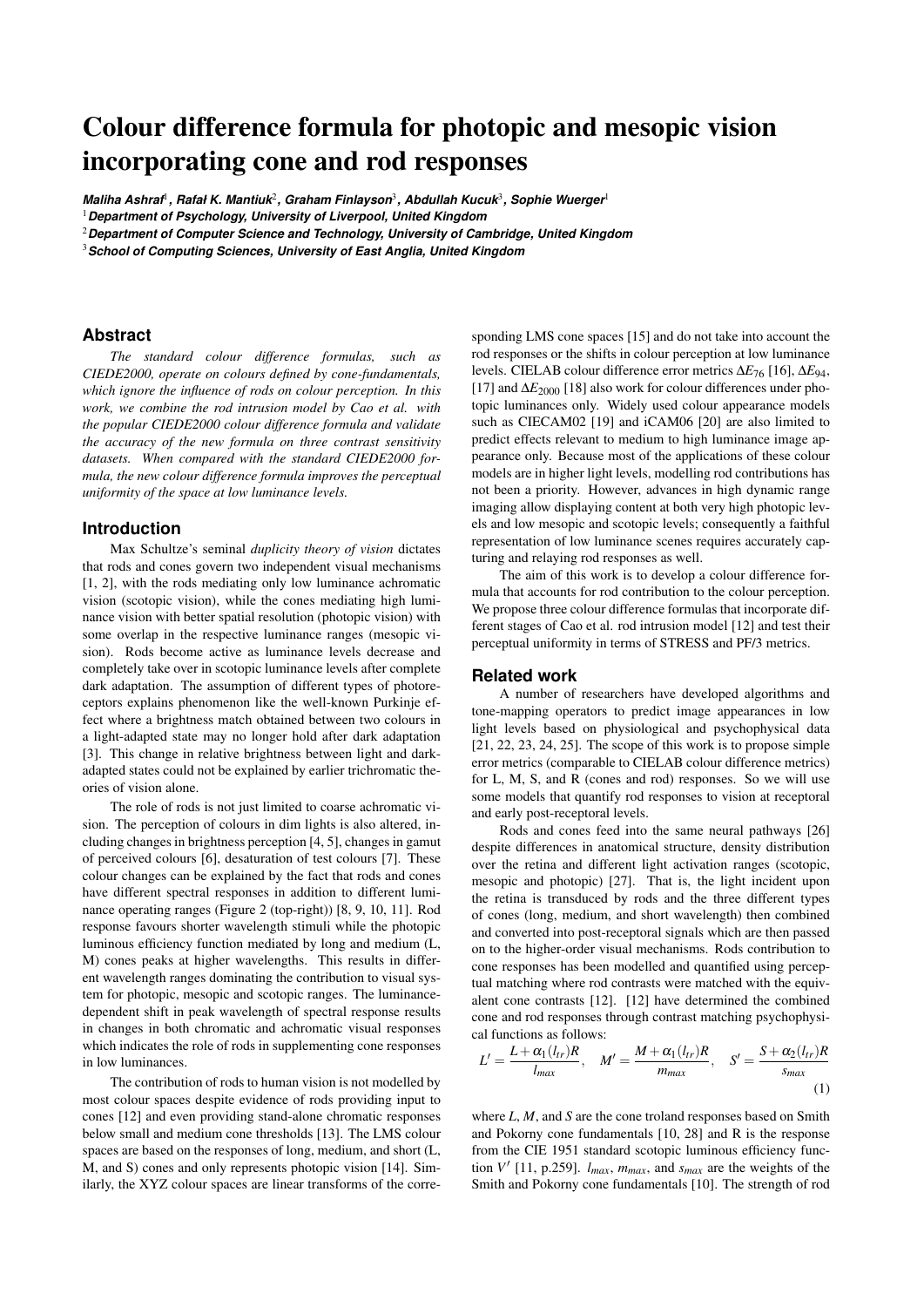

*Figure 1. Values of rod contribution parameters as functions of retinal illuminance in trolands.*  $\alpha_1$  *is the weight of rod contribution to L and M cones.*  $\alpha_2$  *is the weight of rod contribution to S cones. The solid lines are fitted logistic functions. Data points are from Fig. 3 in Cao et al. [12] for two observers. We used the mean of the values to fit the logistic function. We have also shown the equivalent luminance in cd/m*<sup>2</sup> *and the approximate range for scotopic, mesopic and photopic regions.*

input to the cone responses is modelled by the parameters  $\alpha_1$  and  $\alpha_2$  in Eq. (1). We used the mean of data points from Fig. 3 in Cao et al. [12] and fitted a logistic function to obtain equations of  $\alpha_1$  and  $\alpha_2$  as functions of retinal illuminance,  $l_{tr}$ :

$$
\alpha_i(l_{tr}) = \frac{y_i}{1 + e^{b_i(l_{tr} - 0.62)}}, \quad i \in 1, 2
$$
 (2)

where,  $y_1 = 0.2053$  and  $y_2 = 0.7247$  represent the maximum values and  $b_1 = 6.065$  and  $b_2 = 8.465$  are the rates of change of rod weighting parameters  $\alpha_1$  and  $\alpha_2$  respectively. Note that the weight of rods' contribution to both L and M cones is equal to  $\alpha_1$  for any given retinal illuminance, while that to the S cones is  $\alpha_2$ . Fig. 1 shows the original data points along with our obtained fits.

The cone responses undergo a sensitivity regulation before passing to the higher-order opponent colour mechanisms [29, 30, 24]. This gain parameter amplifies the low luminance responses and suppresses high luminance responses. The product of cone responses (with rod contributions) from Eq. (1) and the regulation parameter is:

$$
G(P') = \frac{P'}{(1 + k_1 P'_A)^{k_2}}, \quad P' \in L', M', S',
$$
\n
$$
P'_A \in L'_A, M'_A, S'_A
$$
\n(3)

where  $P'$  represents the cone responses of the stimuli with rod response added (Eq. (1)), and  $P'_A$  the corresponding coordinates (adapting luminance and chromaticity) for the background. Because we are interested in very small, just noticeable colour differences, we assume here  $P'_A = P_A$ . The commonly used values of  $k_1$  is 0.33 (trolands) and for  $k_2$  is 0.5 (unit-less) [29, 12]. We will use the modified LMS+R responses from Eqs. (1)-(3) for our proposed colour difference formulae as they represent the perceptual response of our human visual system.

One of the measures of performance of a perceptual colour difference metric is its consistency with equivalent visual data. Some of the commonly used metrics to measure correlation between colour difference formulae and perceptual error difference include the PF/3 [31, 32, 33], *VM* [34], and STRESS [35]. We will use *PF*/3 and the *ST RESS* index to evaluate our LMSR error metric. The range of  $PF/3$  is  $[0, \infty]$ , and that of *STRESS* is  $[0,1]$ . For both uniformity metrics, a value of 0 indicates perfect agreement with visual performance. The values increase with increased deviation from perceptual data.

# **Experiment**

## *Colour difference metrics*

To illustrate the effect of rod contribution, we plotted in Fig. 2 the achromatic response  $(L' + M'$  from Eq. (1)) for red and blue colours, corresponding to the two display primaries. The display primaries' spectral response was scaled to obtain photopic luminance from 0.01-100 cd/m<sup>2</sup> , covering mesopic and photopic light levels. Each of the scaled spectral response was converted to the corresponding LMSR responses. The modified  $L'$ ,  $M'$ , and  $S'$  responses were calculated using Eqs. (1)-(3) with the rods contribution taken into account. We also calculated the modified L', M', and S' responses while keeping  $R = 0$ (assuming no rod response). The results are shown in Fig. 2 (bc). Adding rod input did not make any difference to the output of the red primary. However, for the blue primary at low luminance, the responses with and without the rod input clearly deviated from each other. The responses with rod addition had higher luminance output for low light levels. The model clearly predicts the Purkinje shift, according to which the luminous efficiency curve shifts towards short wavelengths with decreasing luminance level. Consequently, short wavelength stimuli appear brighter in low luminance once the dark adaptation is complete. The model assumes full dark adaptation. We propose the following error metrics based on the model in Eqs. (1)-(3):

$$
\Delta E_{LMSR} = \sqrt{(\Delta G(L'))^2 + (\Delta G(M'))^2 + (\Delta G(S'))^2}
$$
(4)

$$
\Delta E_{2000}^{LMS} = \Delta E_{2000}(f(L_1, M_1, S_1), f(L_2, M_2, S_2))
$$
 (5)

$$
\Delta E_{2000}^{L'M'S'} = \Delta E_{2000} (f(L'_1, M'_1, S'_1), f(L'_2, M'_2, S'_2))
$$
\n
$$
\Delta E_{2000}^{G} = \Delta E_{2000} (f(G(L'_1), G(M'_1), G(S'_1))),
$$
\n(6)

$$
E_{2000}^{G} = \Delta E_{2000}(f(G(L'_1), G(M'_1), G(S'_1)),
$$
  

$$
f(G(L'_2), G(M'_2), G(S'_2)))
$$
 (7)

where,

$$
\Delta G(P') = G(P'_1) - G(P'_2), \quad P' \in L', M', S' \tag{8}
$$

and, 
$$
f(L,M,S) = M_{LMS \to XYZ}[L \, M \, S]^T = [X \, Y \, Z]^T
$$
 (9)

∆*ELMSR* in Eq. (4) is a RMSE metric for the regulated cone+rod responses in Eq. (3). Eqs. (5)-(7) use either an unmodified  $\Delta E_{2000}$  colour difference formula ( $\Delta E_{2000}^{LMS}$  in Eq. (5)), modified  $L^* a^* b^*$  values transformed using Eq. (1) ( $\Delta E_{2000}^{L'M'S'}$  in Eq. (6)), and modified regulated  $L^* a^* b^*$  values transformed using Eq. (3) (Δ*E*<sup>*G*</sup><sub>2000</sub> in Eq. (7)).



*Figure 2. Demonstration of Purkinje shift using the modified photoreceptor response model. The blue and red coloured lines correspond to responses for blue and red display primary respectively. Top row (left): Emission spectra of blue and red display primaries. Top row (right): Spectral sensitivities of cones and rods. Middle row: Luminance from modified long and medium cone response L'+M' from Eq.* (1)*. Bottom row: Luminance from regulated long and medium cone response G(L')+G(M') from Eq.* (3)*.*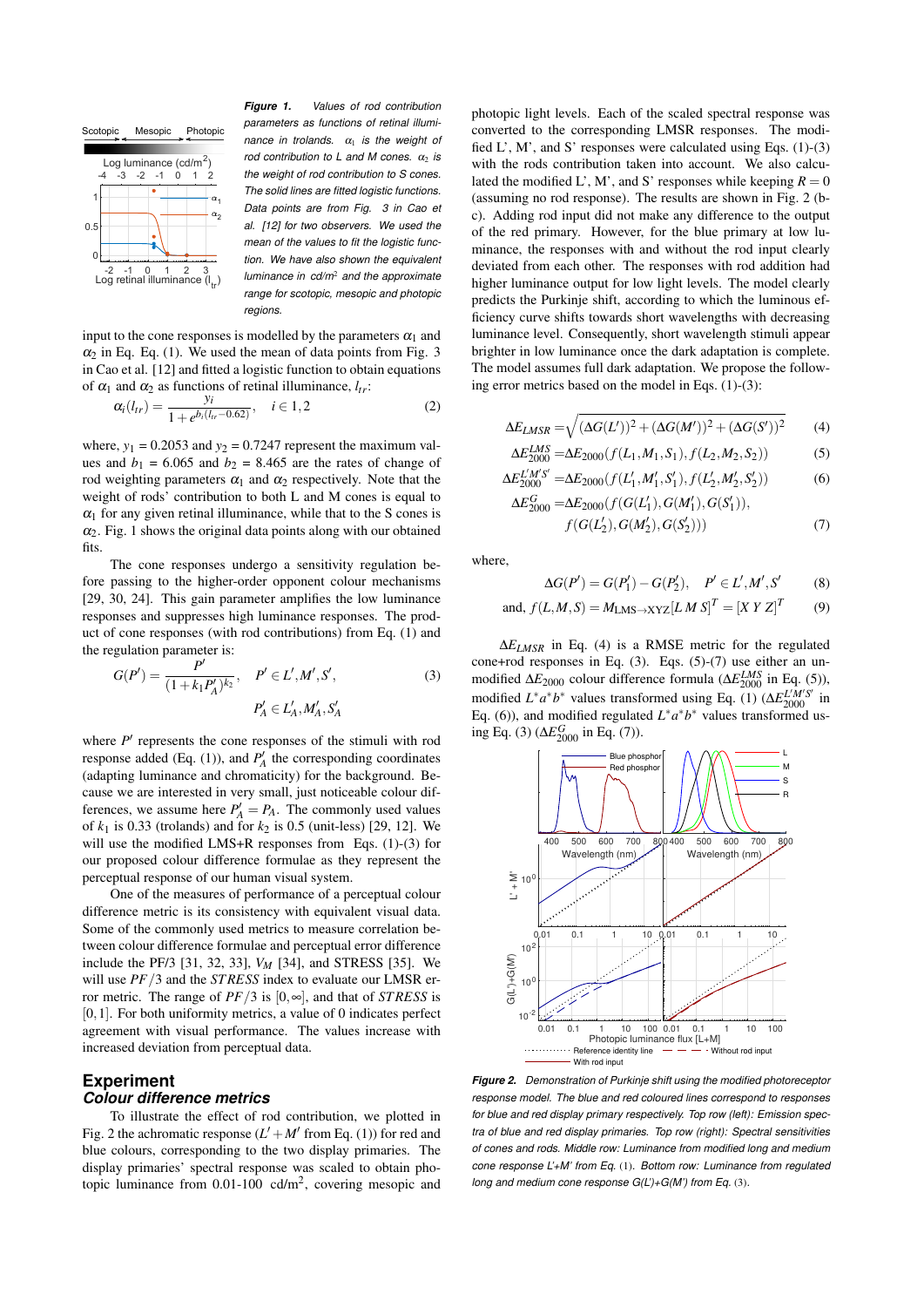*Table 1. Summary of datasets*

| Dataset                          | Lumi-<br>nance<br>(cd/m <sup>2</sup> ) | Spatial<br>fre-<br>quency<br>(cpd) | Size<br>(deg <sup>2</sup> ) | Backgrounds                                       | Colour<br>directions                                                |
|----------------------------------|----------------------------------------|------------------------------------|-----------------------------|---------------------------------------------------|---------------------------------------------------------------------|
| <b>HDR</b><br><b>CSF</b><br>[37] | $0.002 -$<br>10,000                    | 0.125,<br>0.25,<br>0.5             | $0.78 -$<br>50.26           | 1 (D65<br>grey)                                   | 3 (black-white,<br>red-green,<br>lime-violet)                       |
| HDRVDP 0.002-<br>CSF<br>$[38]$   | 150                                    | 0.125.<br>0.25,<br>0.5             | 7.07                        | 1 (D65<br>grey)                                   | 1 (black-white)                                                     |
| CС<br>CSF<br>$[39]$              | $8.8 -$<br>72                          | 0.06,<br>0.12,<br>0.24,<br>0.48    | 271.72                      | 5 (grey, red,<br>blue, green,<br>yellow,<br>blue) | 6(0, 40, 70,<br>100, 120, and<br>150 $^{\circ}$ in $u'v'$<br>space) |

#### *Validation with contrast sensitivity datasets*

Since traditional colour difference datasets based on patches [36], are missing samples at mesopic light levels, we test our metrics instead on three contrast sensitivity datasets. The three datasets are listed in Table 1 and number of data points at each luminance is presented in Figure 4.

Contrast sensitivity is the inverse of cone contrast threshold, which is the minimum required contrast for the stimuli to be just visible. The cone contrast is used to represent contrasts in cardinal colour directions (as opposed to only achromatic Michelson contrast). It is the magnitude of the vector of individual L, M, and S Michelson contrasts [37]. The stimuli used in the datasets are sine-wave gratings with a Gaussian window as shown in Fig. 3. We assume that the colour difference between the peak and the trough of a Gabor patch at the detection threshold forms a unit just noticeable difference (JND) in colour. For our validation purposes, we only use the low spatial frequency (Table 1) stimuli since we are interested in developing a colour metric for large stimuli. This is also important for comparison because we tested our metric against ∆*E*<sup>2000</sup> which is a metric for larger stimuli.

We use the spectral response of the displays used in to measure each dataset to calculate the LMSR coordinates of the background colour, *C*0, using Smith and Pokorny cone fundamentals and CIE *V* ′ . The threshold contrast is a function of the change in LMSR coordinates with respect to the background coordinates. We calculate the change in LMSR to obtain the LMSR coordinates of the peak and trough of the stimulus as follows:

$$
C_1 = [L_0 + \Delta L, M_0 + \Delta M, S_0 + \Delta S, R_0 + \Delta R],
$$
  
\n
$$
C_2 = [L_0 - \Delta L, M_0 - \Delta M, S_0 - \Delta S, R_0 - \Delta R]
$$
\n(10)

where,  $L_0$ ,  $M_0$ ,  $S_0$ ,  $R_0$  are the background coordinates,  $\Delta L$ ,  $\Delta M$ , ∆*S* and ∆*R* are the differences in cone and rod responses corresponding to the threshold contrast, and  $C_1$  and  $C_2$  are pairs of LMSR coordinates with 1 JND perceptual difference.



*Figure 3. Left: An example CSF stimulus modulated in lime-violet direction against a grey background. Right: 1D representation of the stimulus on the left. The peaks of the red curve depict the contrast of blue and yellow areas of the grating against the background.*



*Figure 4. Number of data points across luminance levels in each dataset*

Each pair of  $C_1$  and  $C_2$  in all three datasets is converted to the modified photoreceptor responses using Eqs. (1)-(3), transformed to the equivalent  $L^* a^* b^*$  responses and then plugged in the error difference formulae in Eqs. (4)-(7) accordingly. We assumed that the background of the stimuli is shown at the midgrey level of a display, which corresponds to the luma value of 0.5. In linear units the background luminance becomes  $0.5^{2.2}$  = 0.2176 which is about 5 times lower than the luminance value of the display white point. Thus, the white point of Δ*E*<sub>2000</sub> formulae was set as a D65 white with 5 times higher luminance than the pairs tested. The *PF*/3 and *ST RESS* indices were calculated for the error results. The perceptual difference was assumed to be 1 unit for all colour pairs.

#### **Results**

We evaluated the performances of the colour difference metrics defined in Eqs. (4)-(7) using the three datasets described in Table 1.

#### *Metric 1: Euclidean LMS distance (*∆*ELMSR)*

Figure 5 shows the error distributions across luminance levels from ∆*ELMSR* for all the datasets. A well-performing colour difference metric should result in possibly similar colour difference predictions both within and across the luminance levels. The predicted ∆*ELMSR* colour differences values vary greatly between low and high luminance levels. The errors and their spread increase with increasing luminance levels for all three datasets. For the high dynamic range datasets, HDR-CSF and HDRVDP-CSF, the differences between the low and high luminance stimuli are particularly large as shown in Figure 5. This suggests that ∆*ELMSR* does not account for the effect of luminance on the colour discrimination.

# *Metric 2: CIEDE2000 (∆* $E^{LMS}_{2000}$ *)*

The colour differences from ∆*E LMS* <sup>2000</sup> metric are shown in Figure 6. Contrary to the previous metric ∆*ELMSR*, the predicted colour differences are much larger for low luminance stimuli. The colour differences are much more consistent across pho-



*Figure 5.* ∆*ELMSR error predictions for 1 JND colour difference data points from the three dataset. The violin shapes show the smoothed kernel density at each error value. The white circles are the median and the horizontal lines are the mean values. The vertical grey lines show the interquartile range of the errors. The same notation is used in the subsequent violin plots. A well-performing colour difference metric should result in similar error values across the luminance levels (the mean and median values would approximately lie on a straight line).*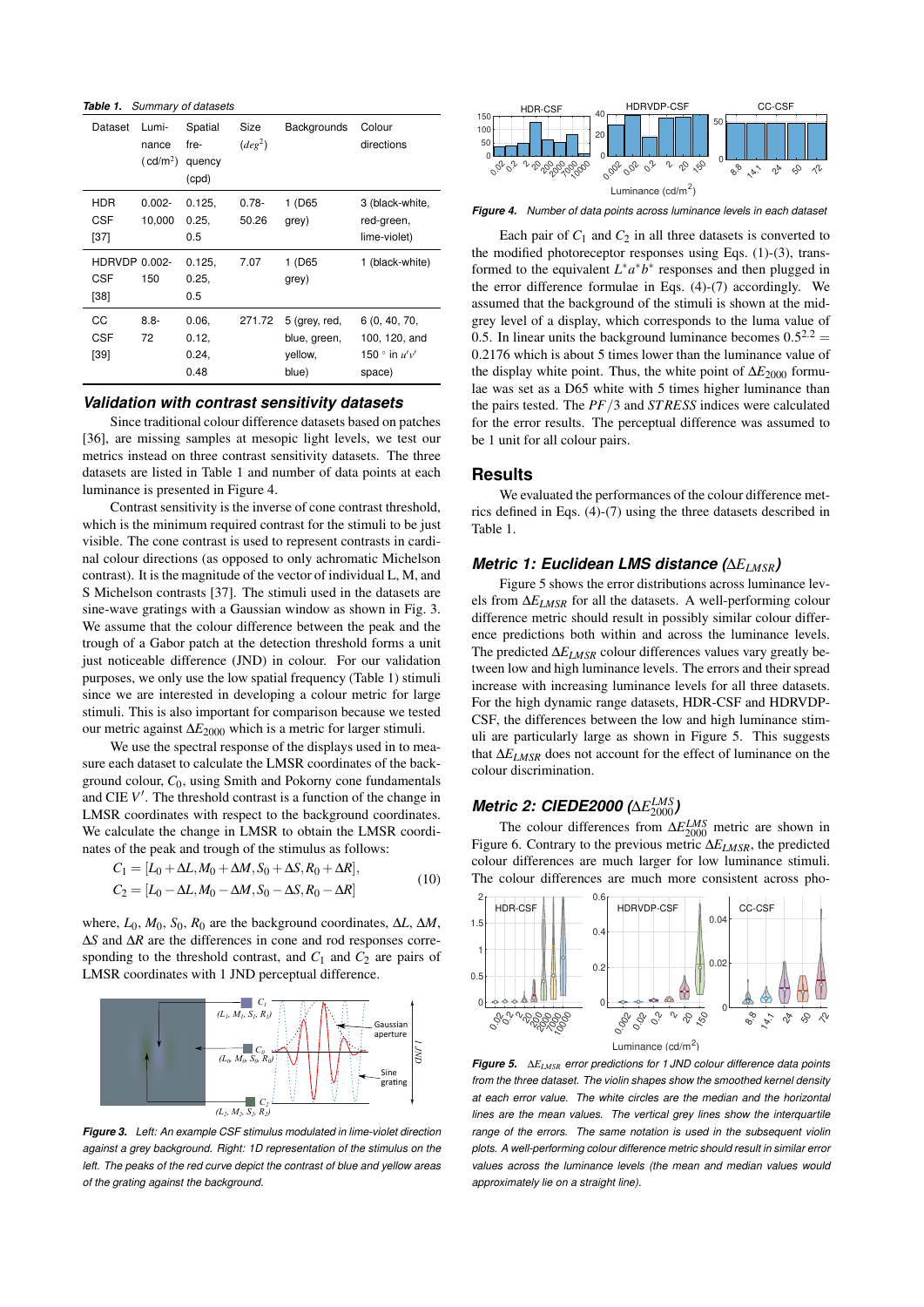

*Figure 6.* ∆*E LMS* <sup>2000</sup> *error predictions for 1 JND colour difference data points from the three dataset. Same notation as Figure 5*

topic and high mesopic luminance levels ( $\geq 2$  cd/m<sup>2</sup>). This is expected as ∆*E*<sup>2000</sup> was fitted to mostly photopic data and was not meant to be used for low luminance colours. The colour difference values are the most consistent for the CC-CSF dataset, which contains only stimuli at the photopic luminance levels.

# *Metric 3: CIEDE200 + rod intrusion (*∆*E L* ′*M*′*S* ′ <sup>2000</sup> *)*

The  $\Delta E_{2000}^{L'M'S'}$  metric differs with  $\Delta E_{2000}^{LMS}$  in only the low luminance range. Therefore, the performance of  $\Delta E_{2000}^{L'M'S'}$  at photopic levels (Figure 7) is the same as ∆*E LMS* <sup>2000</sup> (Figure 6) because the rod inputs in Eq. (1) only contribute to cone responses in scotopic range. The modified scotopic errors are much more consistent for this metric than for  $\Delta E_{2000}^{LMS}$  showing that the modelled rod intrusion can much improve colour predictions in the scotopic range. This can be observed for low luminance level colour differences in both HDR-CSF and HDRVDP-CSF datasets. Their is no difference in performance between  $\Delta E_{2000}^{LMS}$  and  $\Delta E_{2000}^{L'M'S'}$  for CC-CSF dataset, since the dataset has photopic stimuli only and there is no rod contribution.

#### *Metric 4: CIEDE2000 + rod intrusion + adaptation*

 $\Delta E_{2000}^G$  is based on the gain-regulated cone responses which are suppressed for high luminances and amplified for low luminances. Such suppression results in worse consistency across the luminance levels. The effect is clearly shown in Figure 8 for the datasets HDR-CSF and HDRVDP-CSF. This is most likely because ∆*E*<sup>2000</sup> formula already accounts for the change in colour sensitivity across photopic luminance levels. Because the range of luminance of stimuli in CC-CSF dataset is relatively small, we do not observe a marked difference in performance for different luminance levels.

#### *Perceptual uniformity*

The perceptual uniformity of all four tested colour spaces is measured in terms of *PF*/3 and *ST RESS* indices and reported in Table 2.  $\Delta E_{2000}^{L'M'S'}$  shows the best performance (smallest indices) across all the datasets both in terms of *PF*/3 and *ST RESS* values. This indicates that  $\Delta E_{2000}^{L'M'S'}$  is the best predictor of 1 JND colour differences from the CSF datasets. For CC-CSF dataset,



*Figure 7.* ∆*E L* ′*M*′*S* ′ <sup>2000</sup> *error predictions for 1 JND colour difference data points from the three dataset. Same notation as Figure 5*



*Figure 8.* ∆*E G* <sup>2000</sup> *error predictions for 1 JND colour difference data points from the three dataset. Same notation as Figure 5*

 $\Delta E_{2000}^{LMS}$  and  $\Delta E_{2000}^{L/M'S'}$  show the exact same performance, which is expected because the dataset only consists of photopic stimuli, and the two metrics are effectively the same for high luminance levels. The metric ∆*ELMSR* shows the worst performance in terms of perceptual uniformity almost across all conditions. This is a relatively simple metric based on RMSE of modified cone and rod responses and can not compete with more sophisticated ∆*E*<sup>2000</sup> based colour difference metrics which take a number of human perceptual attributes into account.

*Table 2. Performance comparison of the four metrics with respect to PF*/3 *and ST RESS uniformity measures. The values are compared for each column and the best and the worst performing metrics are highlighted with green and red colours respectively.*

| Colour<br>difference       | <b>HDR-CSF</b> |               | Datasets<br><b>HDRVDP-CSF</b> |               | CC-CSF |               |
|----------------------------|----------------|---------------|-------------------------------|---------------|--------|---------------|
| metric                     | PF/3           | <b>STRESS</b> | PF/3                          | <b>STRESS</b> | PF/3   | <b>STRESS</b> |
| $\Delta E_{LMSR}$          | 380.3          | 0.93          | 359                           | 0.86          | 84.5   | 0.63          |
| $\Delta E_{2000}^{LMS}$    | 126.1          | 0.83          | 117                           | 0.73          | 53.9   | 0.48          |
| $\Delta E_{2000}^{L'M'S'}$ | 68.1           | 0.55          | 95.5                          | 0.66          | 53.9   | 0.48          |
| $\Delta E_{2000}^G$        | 295.7          | 0.86          | 104                           | 0.69          | 106    | 0.58          |

### **Conclusions**

Our proposed modification of the standard ∆*E*<sup>2000</sup> colour difference formula tackles its limitation in the low luminance levels. We propose the modification of  $L^*a^*b^*$  coordinates for low luminance levels to include rod contributions. The rod contribution model by Cao et al. [12], based on colour matching data, shows also good predictions for threshold discrimination data from the CSF datasets. We demonstrated that the Purkinje shift and the change from photopic to mesopic and scotopic luminous efficiency curves is well-captured by the model. The  $\Delta E_{2000}^{L'M'S}$ colour difference formula shows improved colour difference predictions in mesopic and scotopic luminance ranges.

The metric currently does not account for chromatic adaptation, which is a potential future direction for this work. It also does not take time-scale of adaptation into account either which could be interesting given the different adaptation speeds of rods and cones.  $\Delta E_{2000}^{L'M'S'}$  could be used as a custom loss function for task that require matching or reproduction of low luminance colours. It is also a good tool to evaluate the colour reproduction at low luminance levels, for example, in case of HDR displays.

## **Acknowledgements**

This research was funded by EPSRC grants EP/P007503, EP/P007902, and EP/P007910. We would also like to thank Meta Reality Labs for partially funding this research.